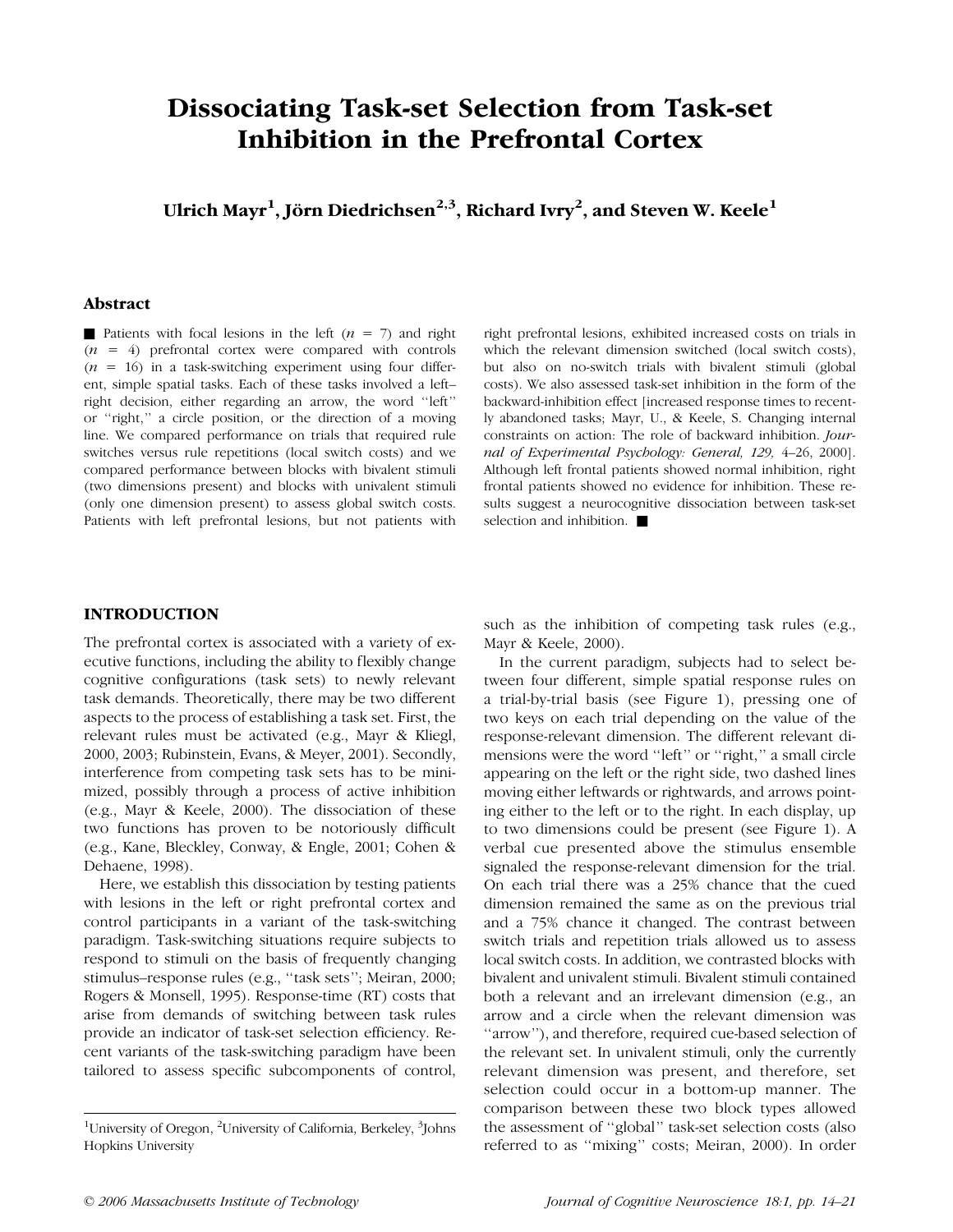Figure 1. Main task-switching conditions. (A) Univalent no-switch, univalent switch, bivalent no-switch, and bivalent switch transitions. Local switch costs were defined as the difference between switch and no-switch trials. Global costs were defined as the difference between bivalent and univalent no-switch trials. (B) Trial transitions used to compute the backward-inhibition effect: Control (lag-2 task change) versus backward inhibition (lag-2 task repetition).



not to confound local and global switch costs, we only analyzed no-switch trials for this comparison. We also used single-task blocks with univalent stimuli in which the response-relevant dimension remained constant through the entire block (and thus, there was no need to switch task set). This condition served as a baseline that allowed us to control for group differences in general response speed.

A noteworthy feature of the current paradigm is the high frequency of task switches versus task repetitions (i.e., 75% vs. 25%). As will be described below, this was necessary to achieve a sufficient number of trial transitions diagnostic of task-set inhibition. However, a consequence of this design feature is that global costs (i.e., the difference between bivalent and univalent stimuli) are at least as critical in terms of indexing task-set selection demands as the local costs that serve as main dependent measure in traditional switching experiments. The reason is that in situations in which switch frequency is high and stimuli are bivalent, subjects come to expect a switch on every trial (e.g., Altmann, 2004; Mayr & Kliegl, 2000). Therefore, we will use both local and global costs as indicators of task-set selection efficiency.

Past work has shown that local, and sometimes also global, switch costs increase with left frontal insults (e.g., Keele & Rafal, 2000; Rogers et al., 1998). In addition, left frontal activity in brain imaging experiments has been associated with processing the task cue. Interestingly, in several studies, this left frontal cue-related activity has been found even on no-switch trials (Brass & von Cramon, 2002; MacDonald, Cohen, Stenger, & Carter, 2000). Accordingly, the first goal of the present study was to replicate the finding of a left frontal deficit in task-set selection as indicated through global or local costs.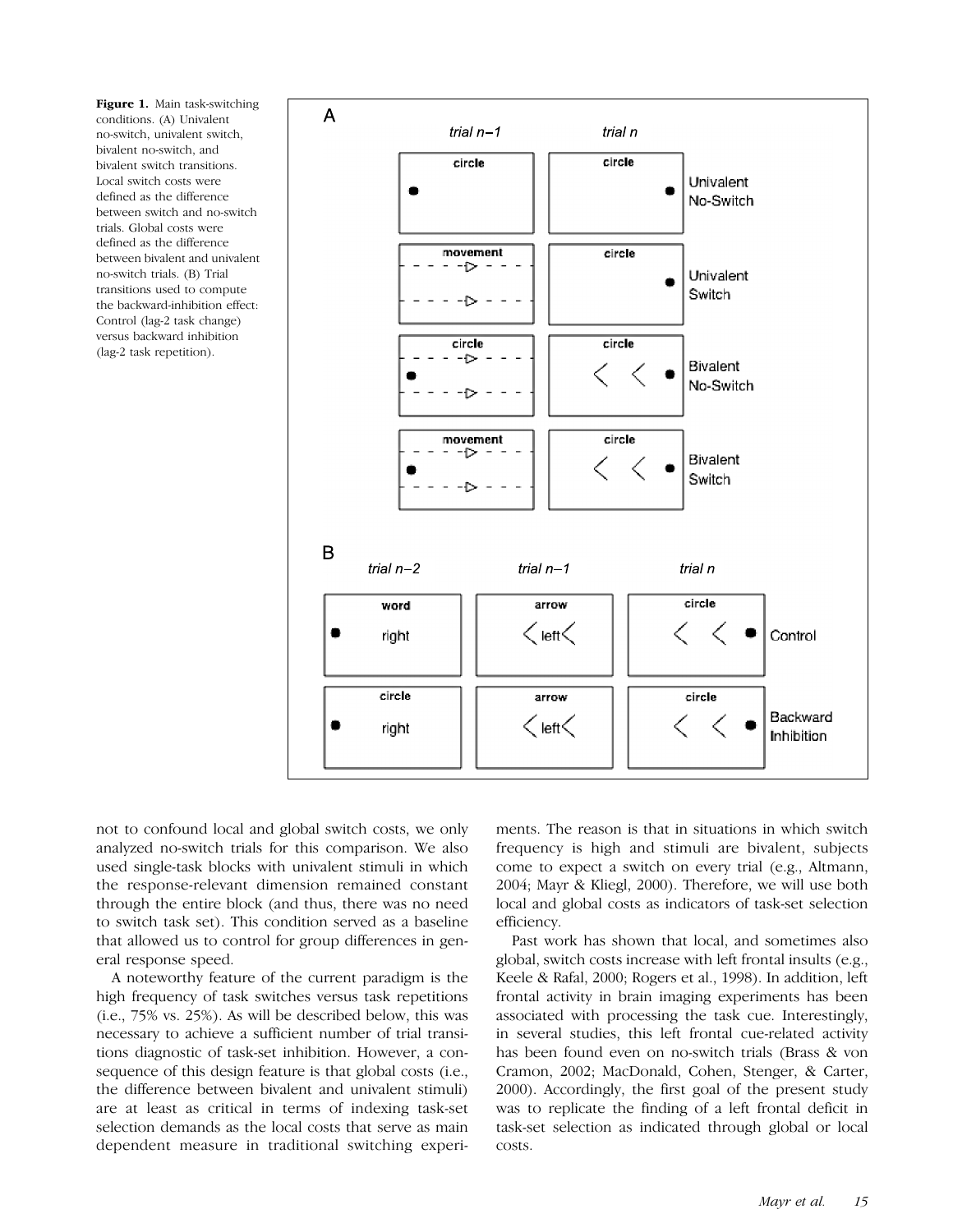The second goal was to examine the relationship between frontal deficits in task-set selection on the one hand, and task-set inhibition on the other. By some accounts, activation/retrieval of a task set and inhibition of task-set competitors are simply two sides of the same coin (e.g., Kimberg & Farah, 1993) and it is only through an active representation of the relevant information that irrelevant information can be suppressed. If this was the case, we should see indications of an inhibitory deficit in patients with a task-set selection deficit. However, if activation and inhibition are functionally distinct, then indicators of inhibition could be in the normal range, even in patients for which local and/or local switch costs indicate a set-selection deficit. The use of four different task sets allowed us to assess the so-called backwardinhibition effect, an established indicator of task-set suppression (Mayr & Keele, 2000; see also Schuch & Koch, 2003; Dreher & Berman, 2002; Mayr, 2001; Arbuthnott & Frank, 2000). This effect denotes an RT increase when switching to a recently abandoned and presumably still inhibited task compared to a switch that requires activating a less-recently relevant task. For example, switching to the arrow task in the triad circle–arrow–circle in Figure 1B may require inhibition of the circle task set, which in turn may lead to increased RT on the third trial of the triad when returning to the circle task (compared to the third trial of a control triad such as word–arrow– circle). The lingering effect of this inhibition is referred to as backward inhibition.

Although there is evidence of a left frontal set-selection deficit, there is also evidence that conflict on the level of responses or competing sets engages the right prefrontal cortex (e.g., Hazeltine, Poldrack, & Gabrieli, 2000; Garavan, Ross, & Stein, 1999; Konishi et al., 1999; see Aron, Robbins, & Poldrack, 2004, for a review). Even more to the point, a recent study by Aron, Monsell, Sahakian, and Robbins (2004) indicates a right prefrontal inhibitory function targeting task sets. Akin to the present study, they examined switching between stimulus attributes (words vs. arrows), with participants required to make a two-choice (left/right) discrimination on the basis of the value of the task-relevant dimension. Right frontal patients exhibited reliable RT and error switch costs compared to control subjects, in particular, when the values of the newly relevant and the irrelevant stimuli were bivalent. The authors proposed that inhibition of the former set was reduced in the right frontal patients, leading to an increase in errors when the response assignment of the now irrelevant stimulus conflicts with the response assignment of the newly relevant stimulus.

Although the findings by Aron, Monsell, et al. (2004) are consistent with the hypothesis that task-set inhibition has a right prefrontal basis, alternative interpretations are possible. Insufficient activation of relevant rules could easily increase susceptibility to interference from the irrelevant task dimension (e.g., Cohen & Dehaene, 1998), a problem that would show, in particular, on trials with bivalent, response-incongruent stimuli. Thus, evidence with an unambiguous indicator of task-set inhibition would be useful. Backward inhibition can serve this role because it cannot be explained in terms of insufficient task-set activation. Thus, our third goal was to reexamine the hypothesis of a right frontal inhibition deficit. If this hypothesis is correct, we should see reduced backward inhibition in right frontal patients compared to controls.

# RESULTS

Figure 2 (top) shows RTs on no-switch and switch trials for univalent and bivalent conditions with single-task RTs included as baseline. We examined global and local switch costs both in absolute terms and relative to the single-task baseline to account for unspecific slowing in the patients. Compared to control subjects, patients with left frontal lesions exhibited increased global costs as reflected in RTs for univalent no-switch trials versus bivalent no-switch trials [absolute:  $F(1,21) = 7.89$ ,  $p <$ .02; relative:  $F(1,21) = 4.84$ ,  $p < .04$ . Left frontal patients also exhibited larger local switch costs than control subjects across both univalent and bivalent stimulus conditions [absolute:  $F(1,21) = 9.83$ ,  $p < .01$ ; relative:

Figure 2. Extent of lesions for left and right prefrontal cortex patients presented as an overlay on a standard brain.

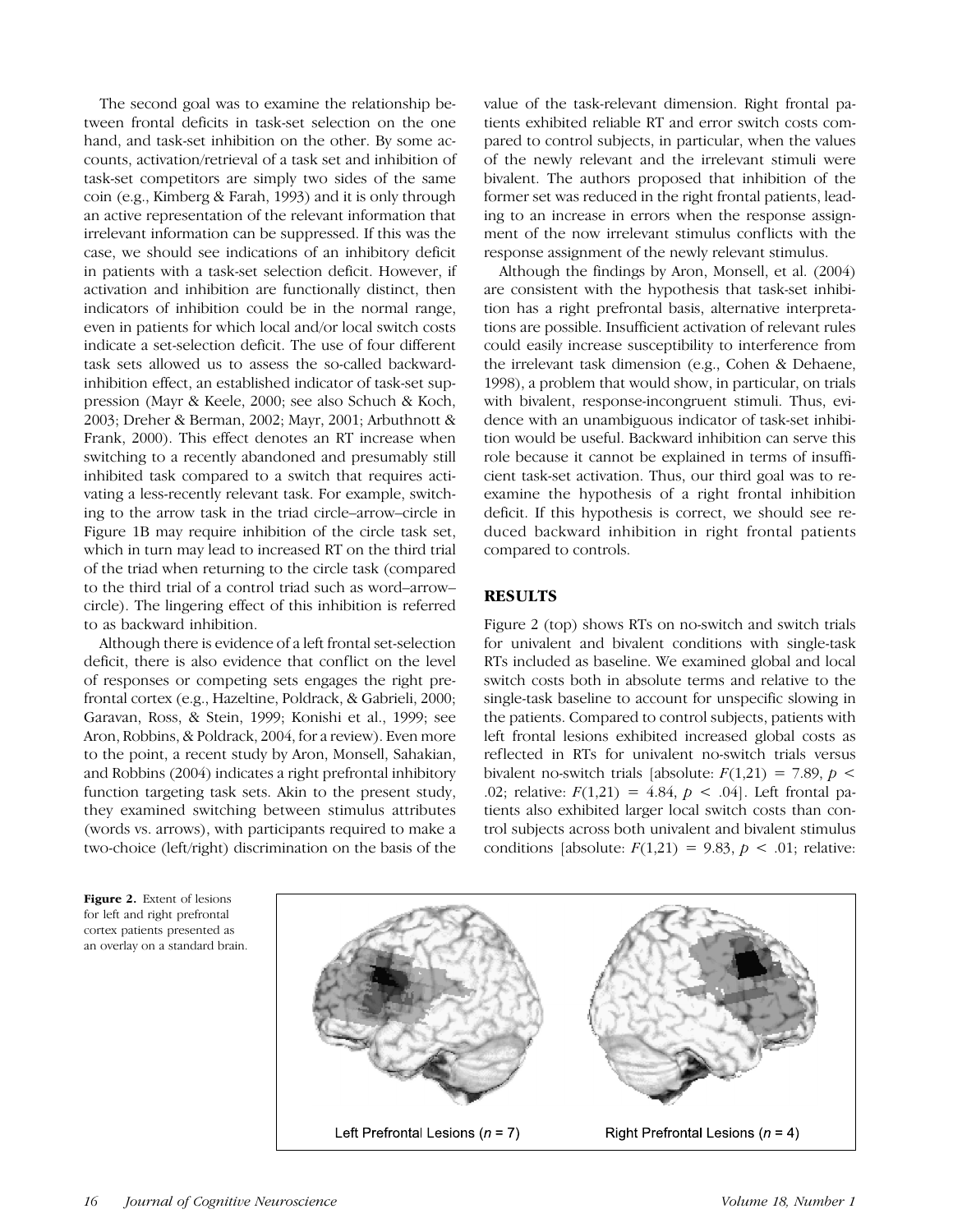$F(1,21) = 7.41, p < .02$ , and even when the univalent stimulus condition was analyzed alone [absolute:  $F(1,21) = 9.74, p < .01$ ; relative:  $F(1,21) = 8.61, p <$ .01]. When comparing right frontal patients to controls, none of these effects were significant, all  $ps > .3$ .

The backward-inhibition effect reflects the tendency for people to need more time to return to a recently abandoned task set compared to a control situation in which a less-recently abandoned task set needs to be selected. In an analysis including controls and left frontal patients, the backward-inhibition effect was highly reliable  $[F(1,21) = 8.14, p = .01]$  (15 out of 16 controls and 6 out of 7 left frontal patients showed a backwardinhibition effect), and there was no reliable difference between groups  $[F(1,21) = 1.21, p > .25]$  (see Figure 3, bottom). If anything, left frontal patients showed numeri-



Figure 3. Top: RTs in the bivalent and univalent conditions for no-switch and switch trials as well as the single-task condition. Bottom: Backward-inhibition effect, measured as the difference in RT on trial *n* as a function of whether the  $n - 2$  trial had been the same task set or a different task set. Positive scores indicate that the task set on trial  $n - 2$  had been inhibited. Error bars reflect one standard error.

cally larger inhibition scores than controls. In contrast, right frontal patients exhibited a small backwardinhibition gain (two patients showed gains that were larger than the small costs showed by the remaining two patients). The difference between right frontal patients and controls was reliable  $[F(1,18) = 5.89, p < .03]$ .<sup>1</sup>

## DISCUSSION

We replicated earlier reports of a left frontal set-selection deficit. This deficit appeared both in global switch cost, that is, the RT difference between bivalent and univalent no-switch trials, and as an additional cost at points where the response-relevant dimension changed. Interestingly, left frontal patients showed increased local switch costs even for univalent stimuli, that is, when no conflicting information was presented. This result is difficult to explain in terms of an inhibition deficit, but is compatible with a fundamental deficit in activating currently relevant task rules. Regarding the left prefrontal patients' increased global costs, Mayr and Kliegl (2003) (see also Altmann, 2004) have argued that in task-switching paradigms with trial-to-trial cueing of tasks, subjects undertake a cue-triggered retrieval process on every trial, even on no-switch trials. By this view, left frontal patients' increased global costs reflect a deficit in terms of activating/retrieving the currently relevant task set.

One aspect of our results requires further consideration. Neither controls nor patients with right frontal lesions exhibited local reaction-time switch costs in the bivalent condition. As indicated in the Introduction, this result is not all that surprising given that we had used a paradigm with a 75% switch probability. Such a situation may induce a bias towards treating every trial like a switch trial. Based on this interpretation, it seems possible that the local switch costs observed in left frontal patients reflect an inability adapting to switch probabilities rather than a switching deficit per se. However, a left frontal switch deficit was found even for the univalent condition where controls did show a reliable switch cost ( $t = 7.56$ ,  $p < .01$ ) and where strategic adjustments seem less probable. More importantly, a tendency for left frontal patients to be less prepared for set changes would actually counteract group differences in global costs (which are computed only on the basis of noswitch trials) and which did show a marked deficit in left frontal patients. In sum, we suggest that although we cannot rule out that differences in adjusting to switch probabilities may have played some role in local switch costs, the increased global costs observed in the left frontal patients reflect difficulties with cue-based selection of relevant task rules.

Is the set-selection deficit in the left frontal group associated with an inability to successfully inhibit irrelevant task sets? If activation of relevant rules and deactivation of formerly relevant rules are simply two sides of the same (prefrontal) function, then co-occurrence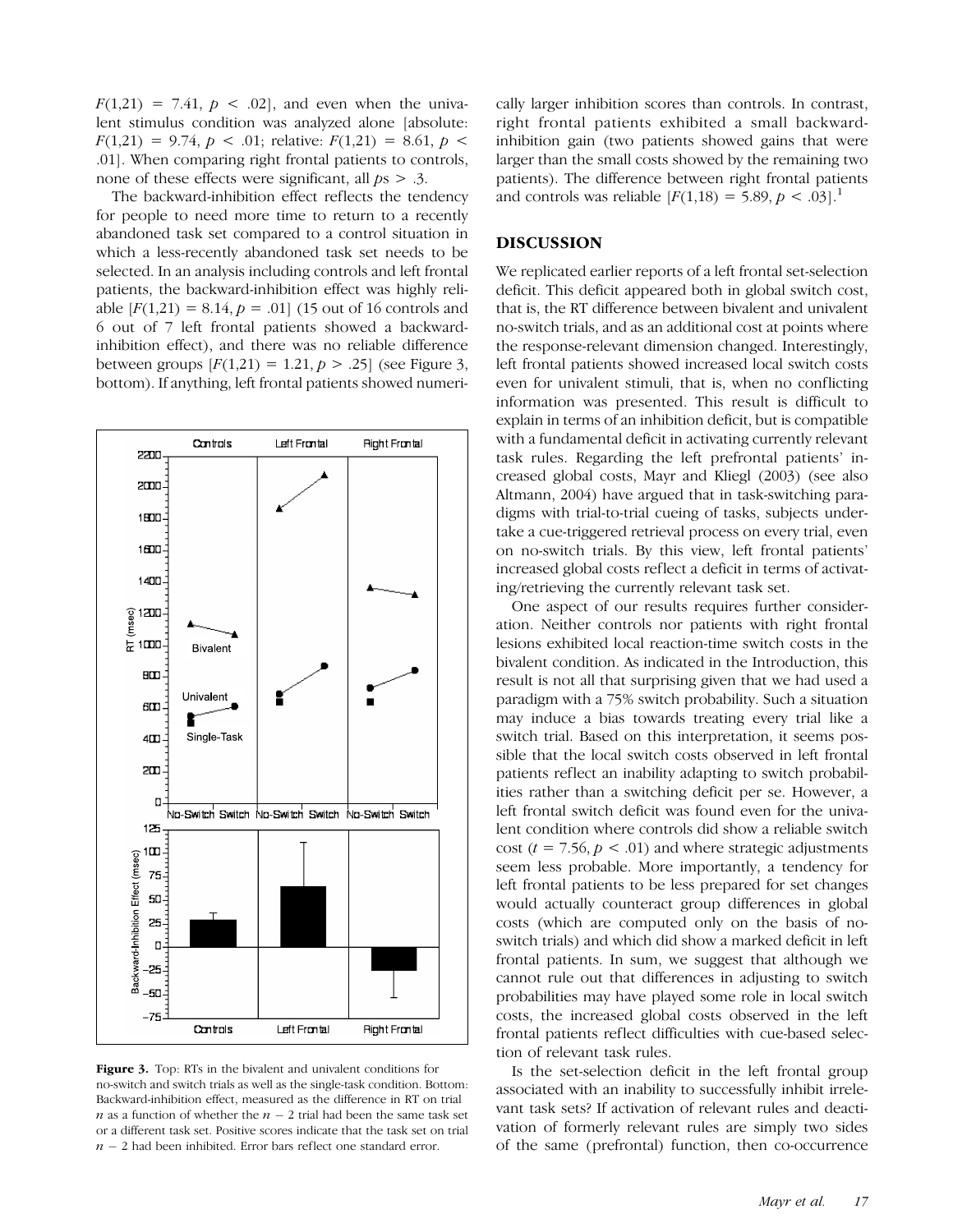of selection and inhibition deficits should be observed. However, there was no evidence for a left frontal involvement in task-set inhibition. If anything, left frontal patients showed (numerically) increased backward inhibition.

In contrast, patients with right frontal lesions did show a reduced backward-inhibition effect. Thus, the results provide a double dissociation with left frontal patients showing impairment in set activation/retrieval and right frontal patients showing impairment in task-set inhibition. The simplest interpretation is that there is a left frontal basis for activation/retrieval of task set and a right frontal basis for inhibition. Neuroimaging results have repeatedly demonstrated right prefrontal activations in situations that required resolution of response conflict or withholding a planned response, suggestive of an inhibitory function (e.g., Hazeltine et al., 2000; Garavan et al., 1999; Konishi et al., 1999). Moreover, our results are consistent with Aron, Monsell, et al. (2004), who reported greater task-set interference in right prefrontal patients after a task switch.

There is, however, one aspect in our results that does not match with the finding of Aron, Monsell, et al. (2004). Whereas those authors observed a switching deficit in right frontal patients, the right frontal patients in the current study performed more or less like normal controls (aside from the absence of the backwardinhibition effect). A procedural difference may have been responsible for this difference in results. In contrast to the random, trial-by-trial cueing of tasks in our study, Aron et al. used a so-called alternate-runs procedure in which switches between two different tasks occurred every three trials. It is likely that when subjects know that a task will stay the same for three trials, they will endorse it much more fully than when changes occur on a trial-by-trial basis. In turn, to disengage from a fully endorsed task set at the point of a task switch may require more inhibition. Thus, the situation used by Aron et al. may have been better suited to reveal the effects of an inhibitory deficit on switch costs than our study that required the random cueing procedure in order to establish the backward-inhibition effect.

In a follow-up experiment, we had tested all of the patients and a subset of 12 of the full sample of control subjects in a situation in which the response-relevant dimension was repeated for runs of three trials after which the cued dimension either switched to one of the three other possible tasks (75%) or remained the same (25%). Subjects performed six blocks of 60 trials in this experiment (following three practice blocks). Consistent with the results from the main experiment reported here, left frontal patients showed reliably increased RTs on no-switch trials (run position 1 vs. positions 2 and 3) and also increased switch costs (position 1 switch vs. position 1 no switch) compared to controls.

Interestingly, right frontal patients showed no generally elevated RTs on position 1 no-switch trials, but there was a trend in the direction of a switching deficit (180 msec for right frontal patients compared to 7 msec for controls). Although the difference between the two groups only approached significance  $[F(1,14) =$ 3.01,  $p = .1$ , it is consistent with the results reported by Aron et al. and with the idea that switch costs as a result of an inhibition deficit become apparent when longer runs of no-switch trials prompt full task-set endorsement. We therefore suggest that the backwardinhibition deficit is a more subtle indicator of an inhibitory problem that becomes manifest as a switch cost only in situations with high demands on task-set inhibition.

To summarize, the present findings indicate that taskset activation/retrieval is associated with the left prefrontal cortex, a result consistent with evidence from various other neuropsychological and neuroimaging studies (e.g., Aron, Monsell, et al., 2004; Brass & von Cramon, 2002; Rogers et al., 1998). Further, our results strengthen the case for a right prefrontal cortex involvement in taskset inhibition (see also, Aron, Monsell, et al., 2004). Taken together, these results suggest that the activation/retrieval of a relevant task set and the suppression of irrelevant task sets are functionally dissociable prefrontal functions.

## METHODS

#### **Participants**

Seven patients with left prefrontal damage, 4 patients with right prefrontal damage, and 16 age-matched control subjects participated in the experiment. Patients were identified based on radiological review indicating a single, neurological insult restricted to the lateral aspect of the frontal lobe that had occurred at least 6 months before testing (Figure 2).

Lesion sizes and other characteristics for left and right hemisphere patients are shown in Table 1.

#### Apparatus and Stimuli

Stimuli were presented on a 16-in. Apple monitor positioned approximately 50 cm in front of the participants within a stimulus frame in form of a square with a side length of 5 cm. Verbal cues (''Word,'' ''Arrow,'' ''Circle,'' and ''Movement'') were presented near the top of the frame and indicated the relevant task dimension for that trial. For each cue, there were two stimulus values: For the cue ''Word,'' the response was based on whether a centrally presented word was ''left'' or ''right.'' For the cue ''Arrow,'' the response was based on whether an arrow, presented 15 mm to one side of fixation, pointed to the left or to the right. For the cue ''Circle,'' the response was based on whether a 5-mm-diameter circle was presented 35 mm to the left or to the right of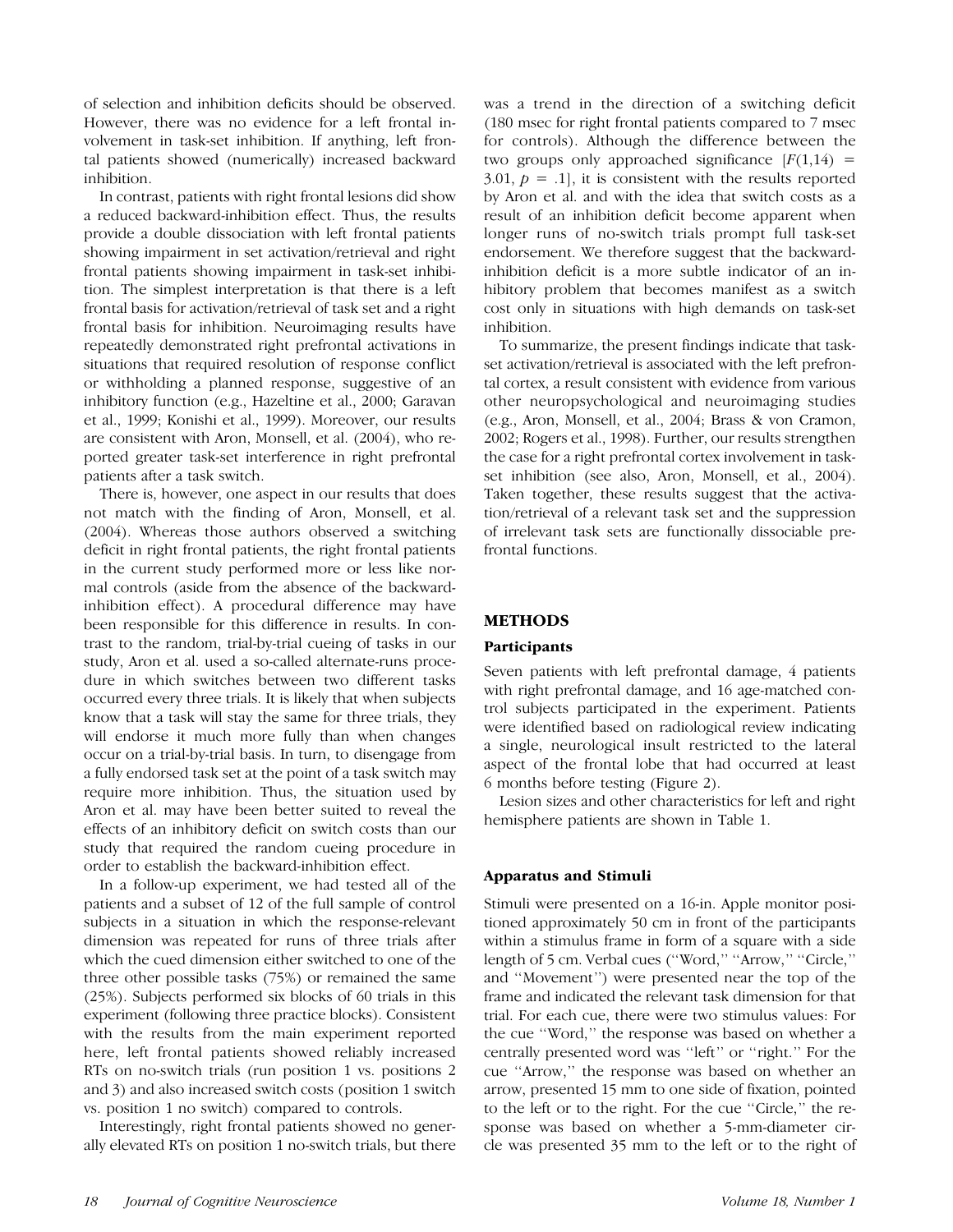|                     |                  | $W\!A\!I\!S\!-\!R$ |              |                |             |                 |                |                |         |            |              |                |         |                               |                    |
|---------------------|------------------|--------------------|--------------|----------------|-------------|-----------------|----------------|----------------|---------|------------|--------------|----------------|---------|-------------------------------|--------------------|
|                     | Age              | YOE                | Sex          | $D\!S$         | ${\cal PC}$ | PA              | BD             | <b>OA</b>      | DSS     | <i>BNT</i> | $\it COW\!A$ | $\emph{TMT-A}$ | $TMT-B$ | Etiology                      | Volume<br>$(cm^3)$ |
|                     | Normal Controls  |                    |              |                |             |                 |                |                |         |            |              |                |         |                               |                    |
| AA                  | $72\,$           | 12                 | m            |                |             |                 |                |                | 11      | $-2.2$     | 1.1          | $-1.2$         | $-0.4$  |                               |                    |
| $\mathbf{J}$        | 64               | 12                 | m            | 12             | 12          | 18              | 16             | 18             | 16      | $0.1\,$    | $-0.1$       | 1.3            | 0.0     |                               |                    |
| <b>ILB</b>          | 64               | 12                 | $\mathbf f$  | 10             | 15          | 12              | 16             | 13             | $\,8\,$ | 1.3        | $-1.0$       | 0.4            | $0.1\,$ |                               |                    |
| FB                  | 71               | 18                 | ${\rm m}$    |                |             |                 |                |                | 13      | 0.7        | 0.3          |                |         |                               |                    |
| BC                  | 68               | 12                 | m            |                |             |                 |                |                |         |            |              |                |         |                               |                    |
| MD                  | 77               | 14                 | $\mathbf{f}$ | 10             |             |                 |                |                |         | 0.2        | 0.0          |                |         |                               |                    |
| GJ                  | 74               | 14                 | m            | 18             | 17          | 16              | 16             | 15             | 18      | 1.0        | 3.0          | 0.5            | 0.9     |                               |                    |
| <sub>RJ</sub>       | 63               | 16                 | ${\rm m}$    |                | 14          | 13              | 10             | $10\,$         | $10\,$  | 1.3        | $-0.2$       | 0.1            | $0.8\,$ |                               |                    |
| RK                  | 74               | 14                 | f            | 15             | 13          | 13              | 10             | 15             | 16      | 0.7        | $-1.1$       | 0.8            | 1.4     |                               |                    |
| NL                  | 77               | 16                 | f            | 15             |             |                 |                |                |         | 0.7        | $-0.7$       | $-0.4$         | $0.2\,$ |                               |                    |
| JM                  | 76               | $\overline{7}$     | f            | $11\,$         | 17          | 13              | 8              | 13             | 13      | $0.8\,$    | $-0.6$       | 0.2            | 0.5     |                               |                    |
| $_{\rm NS}$         | 79               | $18\,$             | f            |                |             |                 |                |                | $14\,$  | $0.8\,$    | 0.0          | 1.0            | $0.8\,$ |                               |                    |
|                     | 71.6             | 13.8               |              | 13.0           | 14.7        | 14.2            | 12.7           | 14.0           | 13.2    | 0.5        | 0.1          | 0.3            | 0.5     |                               |                    |
|                     | Left Prefrontal  |                    |              |                |             |                 |                |                |         |            |              |                |         |                               |                    |
| WA                  | 77               | 14                 | f            | 7              | 15          | 15              | 12             | 15             | 9       | $-0.7$     | $-2.5$       | $-0.4$         | $-0.3$  | Stroke                        | 15.5               |
| RC                  | 52               | 12                 | ${\rm m}$    | $\overline{7}$ | 11          | 12              | 13             | 11             | $\,8\,$ | $-4.1$     | $-2.5$       | $-0.8\,$       | $0.1\,$ | Arteriovenous<br>malformation | 56.9               |
| EE                  | 69               | 14                 | m            | 8              | 12          | 11              | $\overline{9}$ | $\,8\,$        | 7       | $-2.2$     | $-3.6$       | $-1.4$         | $-8.4$  | Stroke                        | 40.9               |
| МF                  | 66               | 12                 | m            | 7              | 10          | $7\overline{ }$ | 10             | 12             | 9       | $-0.2$     | $-3.2$       | $-0.9$         | $-0.9$  | Stroke                        | 34.4               |
| DG                  | 57               | 12                 | ${\rm m}$    | 9              | $\,8\,$     |                 | 10             |                |         |            |              | $-0.1$         | $-4.3$  | Meningitis                    | 64.3               |
| NT                  | 59               | 15.5               | f            |                |             |                 |                |                |         |            |              |                |         | Stroke                        | 11.6               |
|                     | 63.3             | 13.3               |              | 7.6            | 11.2        | 11.3            | 10.8           | 11.5           | 8.3     | $-1.8$     | $-3.0$       | $-0.7$         | $-2.8$  |                               | 37.3               |
|                     | Right Prefrontal |                    |              |                |             |                 |                |                |         |            |              |                |         |                               |                    |
| EB                  | 82               | 12                 | f            | 13             | 14          | 9               | 12             | $11\,$         | 15      | 0.0        | $-0.6$       | 1.3            | 0.9     | Stroke                        | 16.3               |
| <b>SR</b>           | $\overline{9}$   | 12                 | $\mathbf f$  | $10\,$         | 9           | $11\,$          | $10\,$         | $\mathfrak{S}$ | $\,8\,$ | $-0.5$     | $-2.0$       | 1.0            | $-0.5$  | Stroke                        | $10.4\,$           |
| $\operatorname{BT}$ | 55               | $18\,$             | m            |                |             |                 |                |                |         | 1.3        | $-0.8\,$     | 1.3            | $0.4\,$ | Cyst                          | 19.6               |
| AP                  | 73               | 12                 | $\mathbf f$  | 13             | $10\,$      | 9               | $\mathfrak{g}$ | $8\,$          | $11\,$  | $1.8\,$    | $1.0\,$      | $-0.3$         | 0.9     | Stroke                        | 135.4              |
|                     | 72.3             | 13.5               |              | $12.0\,$       | 11.0        | 9.7             | 10.3           | $8.0\,$        | 11.3    | 0.6        | $-0.6$       | $0.8\,$        | $0.4\,$ |                               | 45.4               |

Table 1. General Information, Neuropsychological Assessment, and Lesion Information on the Subjects of the Control, Left Prefrontal, and Right Prefrontal Group

Scores on the WAIS-R subtests are age-corrected seated scores with mean 10 and SD of 3. Lesion volume in cm<sup>3</sup> was measured after standardizing the brains to the MNI-template. YOE = years of education;  $DS =$  digit span;  $PC =$  picture completion;  $PA =$  picture assembly;  $BD =$  block design; OA = object assembly; DSS = digit symbol substitution; BNT = Boston naming test; COWA = controlled word association; TMT = trail making test.

fixation. For the cue ''Movement,'' the response was based on whether a series of dashes, presented 10 mm below and above fixation, were moving to the left or right (constant velocity of 5 cm/sec). Note that the ''Circle'' cue indicated the relevant stimulus, but that the actual response was based on the spatial location of the circle. Responses were made with the index and ring fingers of the preferred hand on two adjacent keys on the keyboard, indicating the spatial aspect (left or right) of the relevant task dimension.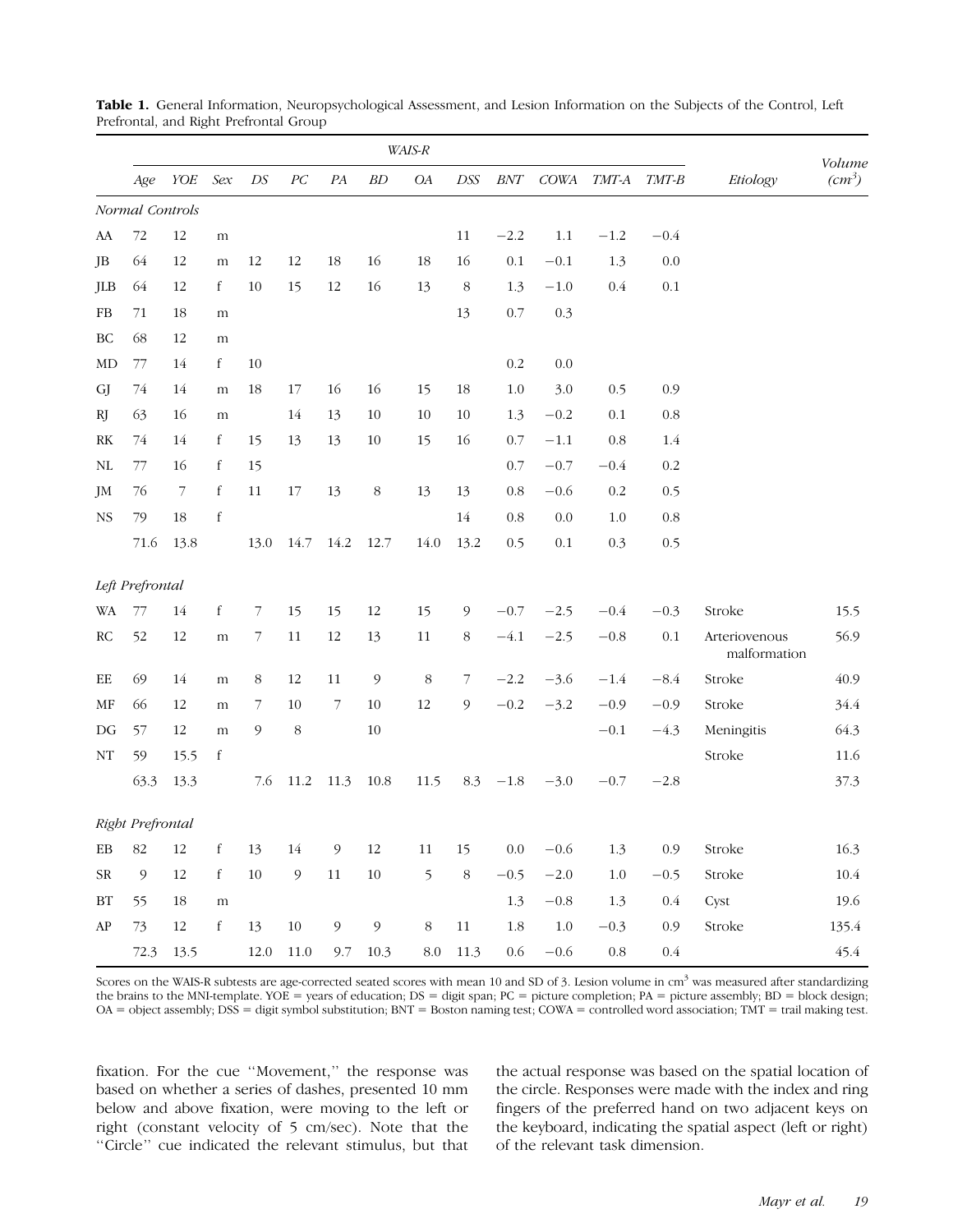### Procedure

Each trial began with the appearance of the verbal cue. Two hundred milliseconds later, the stimulus displayed appeared (see below) and the cue and the stimulus remained present until a response was entered. Following a 100-msec pause, a new verbal cue appeared, signaling the start of the next trial.

All participants went through the same sequence of three experimental conditions. In the single-task condition, the relevant task dimension was held constant for all 50 trials of the block. There were four of these blocks, with all participants completing the blocks in the same order: word, arrow, movement, and circle. The verbal cue was presented on all trials, but did not change across trials within a block. The target was one of the two values of the cued task dimension. For example, if the cue was ''Circle,'' the stimulus display only contained the cue and a circle, either to the left or to the right of fixation.

The same displays were used in the univalent switching condition. Here, the relevant task dimension was randomly selected on a trial-by-trial basis (i.e., switch probability was 75%). Three 60-trial blocks of this condition were presented.

In the bivalent condition, two stimulus dimensions were present on each trial, one from the relevant set and one from an irrelevant set. For example, if the relevant dimension was ''Circle'' and the irrelevant (uncued) dimension was movement, the display would contain the verbal cue, a circle, either to the left or to the right of fixation, and the lines, moving either to the left or to the right. The irrelevant stimulus dimension changed every trial, even when the relevant dimension remained the same (i.e., on no-switch transitions). Each participant completed nine 60-trial blocks of the bivalent condition. The first three of these blocks were considered practice.

#### Data Treatment

RTs larger than 3 standard deviations from the mean, calculated separately for each participant, were excluded on a condition-by-condition basis. We also excluded error trials and trials following errors. Even in the bivalent condition, accuracy was high (controls: 4.8%, left frontal: 6.1%, right frontal: 4.4%) and in no case counteracted RT results. Therefore, we report RT results only.

#### Acknowledgments

This research was funded through NIA grant R01 AG19296- 01A1 awarded to Ulrich Mayr and NIH grants NS30256 and NS40813 awarded to Richard Ivry. We thank Robert Knight and Donatella Scabini for their assistance in recruiting and evaluating patients and Dhaliwal Harpreet for help in testing subjects.

Reprint requests should be sent to Ulrich Mayr, Department of Psychology, University of Oregon, Eugene, OR 97403, or via e-mail: mayr@darkwing.uoregon.edu.

#### **Note**

1. We had planned to look at two additional indicators of setlevel inhibition: negative priming (i.e., trial  $n - 1$  irrelevant dimension becomes trial  $n$  relevant dimension) and "inhibition gain" (trial  $n - 1$  relevant dimension becomes trial  $n$  irrelevant dimension), compared to a control condition (trial  $n - 1$  relevant and irrelevant dimension different from trial  $n$  relevant and irrelevant dimension). None of the individual scores differed reliably from zero, therefore, we focused on the backward-inhibition score here. However, the pattern of numerical effects was consistent with the backwardinhibition results: For the negative priming measure, controls and left frontal patients showed costs (12 and 24 msec), whereas right frontal patients showed a benefit (103 msec); For the inhibition gain transitions, controls and left frontal patients showed benefits (14 and 63 msec), whereas right frontal patients exhibited no effect  $(-1 \text{ msec})$ . Thus, on both of these measures, controls and left frontal patients tended to show numerical inhibition effects, whereas for right frontal patients inhibitory effects were eliminated or reversed.

#### REFERENCES

- Altmann, E. M. (2004). Advance preparation in task switching: What work is being done? Psychological Science, 15, 616–622.
- Arbuthnott, K., & Frank, J. (2000). Executive control in set switching: Residual switch costs and task-set inhibition. Canadian Journal of Experimental Psychology, 54, 33–41.
- Aron, A. R., Monsell, S., Sahakian, B. J., & Robbins, T. W. (2004). A componential analysis of task-switching deficits associated with lesions of left and right frontal cortex. Brain, 127, 1561–1573.
- Aron, A. R., Robbins, T. W., & Poldrack, R. A. (2004). Inhibition and the right inferior frontal cortex. Trends in Cognitive Sciences, 8, 170–177.
- Brass, M., & von Cramon, D. Y. (2002). The role of frontal cortex in task preparation. Cerebral Cortex, 12, 208–214.
- Cohen, L., & Dehaene, S. (1998). Competition between past and present: Assessment and interpretation of verbal perseverations. Brain, 121, 1641–1659.
- Dreher, J.-C., & Berman, K. F. (2002). Fractionating the neural substrate of cognitive control processes. Proceedings of the National Academy of Sciences, U.S.A., 99, 14595–14600.
- Garavan, H., Ross, T. J., & Stein, E. A. (1999). Right hemispheric dominance of inhibitory control: An event-related functional MRI study. Proceedings of the National Academy of Sciences, U.S.A., 96, 8301–8306.
- Hazeltine, E., Poldrack, R., & Gabrieli, J. D. E (2000). Neural activation during response competition. Journal of Cognitive Neuroscience, 12, 118–129.
- Kane, M. J., Bleckley, M. K., Conway, A. R. A., & Engle, R. W. (2001). A controlled-attention view of working-memory capacity. Journal of Experimental Psychology: General, 130, 169–183.
- Keele, S. W., & Rafal, B. (2000). Deficits of attentional set in frontal patients. In S. Monsell & J. Driver (Eds.), Control of cognitive processes: Attention and Performance XVIII (pp. 627–651). Cambridge: MIT Press.
- Kimberg D. Y., & Farah M. J. (1993). A unified account of cognitive impairments following frontal lobe damage: The role of working memory in complex, organized behavior. Journal of Experimental Psychology: General, 122, 411–428.
- Konishi, S., Kyoichi, N., Uchida, I., Kikyo, H., Kameyama, M., & Miyashita, J. (1999). Common inhibitory mechanism in